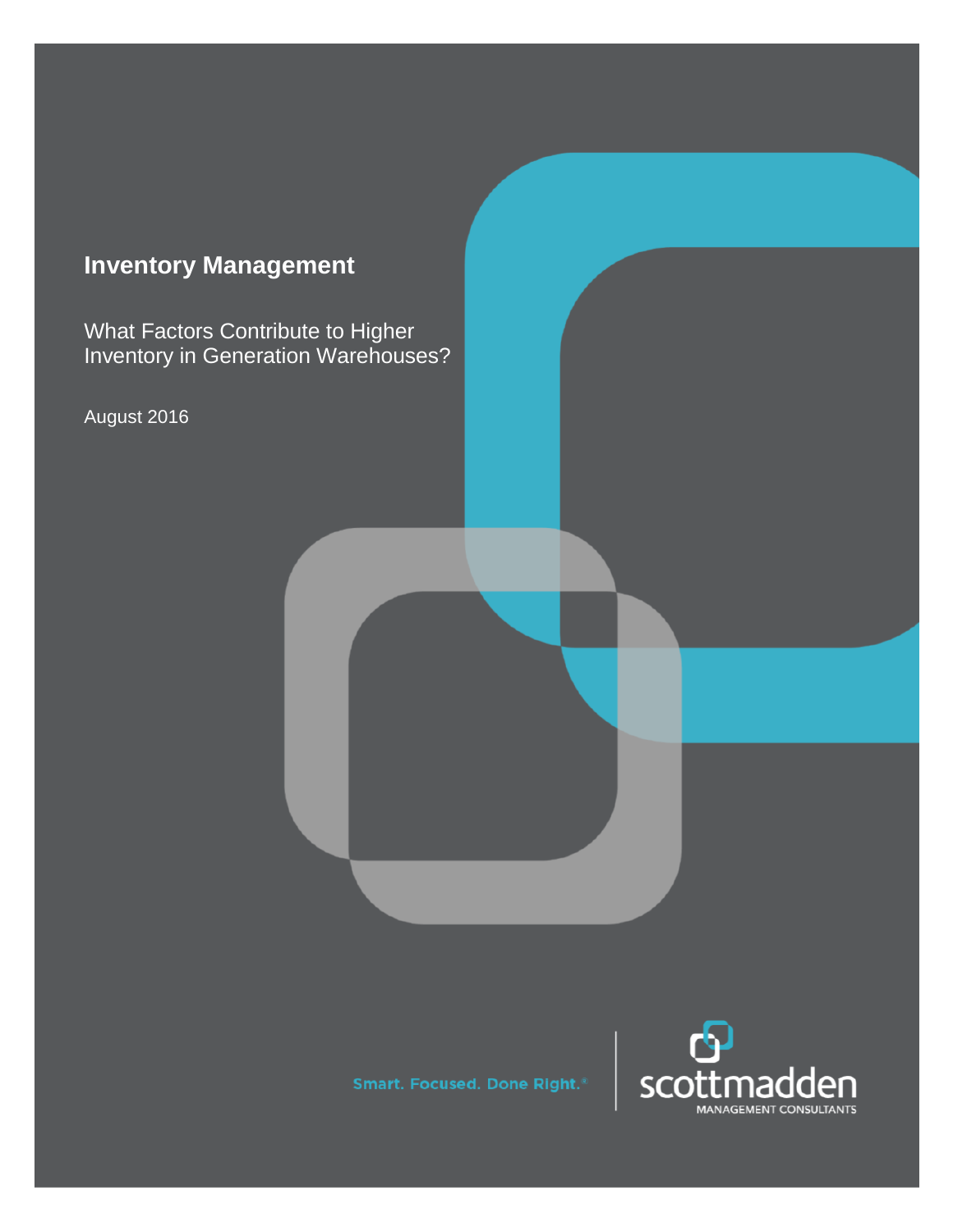My inventory requirements are complex and drive me to keep a large number of unique parts, so it follows that I have higher inventory levels in my warehouse, right?

This article is the third in a series of articles examining common inventory management questions using statistical analysis of data compiled by the Utility Materials Management Benchmarking Consortium (UMMBC)<sup>1</sup> 2015 Warehouse Survey, which collected detailed data from 286 warehouses operated by 19 leading utilities. This article examines the validity of this common assumption and others related to inventory levels. Are inventory complexity, warehouse space, warehouse staffing, or inventory efficiency predictors of higher inventory levels? The data reveals the answers below.

| <b>Utility Business Unit</b>                            | <b>Number of</b><br><b>Warehouses</b> |  |  |
|---------------------------------------------------------|---------------------------------------|--|--|
| Fossil Generation - Coal                                | 63                                    |  |  |
| Fossil Generation - Gas                                 | 41                                    |  |  |
| Fossil Generation – CT                                  | 26                                    |  |  |
| <b>Nuclear Generation</b>                               | 31                                    |  |  |
| <b>Hydro Generation</b>                                 | 48                                    |  |  |
| Distribution Only (Electric & Gas)                      | 34                                    |  |  |
| Transmission and Distribution Combined (Electric & Gas) | 43                                    |  |  |
|                                                         | 286                                   |  |  |

# **Figure 1: Warehouse Participants by Business Unit**

In the [first article](http://www.scottmadden.com/insight/inventory-versus-material-availability/) in this series, we examined the question of whether more inventory on hand improves material availability. Statistical analysis demonstrates that it does, but somewhat counterintuitively, not by much. The [second article](http://www.scottmadden.com/insight/inventory-management-do-inventory-stockout-rates-impact-operating-performance/) examined whether material availability impacts operating performance. Results revealed it does and more so than you might imagine. This article seeks to identify which factors contribute to higher inventory in generation warehouses. To answer this question, the research team focused on 161 non-hydro generation warehouse data sets, as this was the only utility subset with an adequate number of responses across all of the potential research variables.

The research team used "Total On-Site Material per MW" as the dependent variable.<sup>2</sup> Normalizing the volume of inventory by plant size (in this case, MW of generation) allowed the research team to control

<sup>2</sup> Total On-Site Materials includes FERC 154 inventory, consigned materials, and non-costed capitalized material.



1

 $\overline{a}$ 

<sup>1</sup> The UMMBC was established in 2007 and currently consists of 56 leading utilities who periodically collaborate to develop information needed to critically examine and improve ongoing warehouse and inventory management operations in the electric & gas utility industry. Members participate in individual surveys on a voluntary basis. Comprehensive warehouse surveys were conducted in 2008, 2011, and 2015.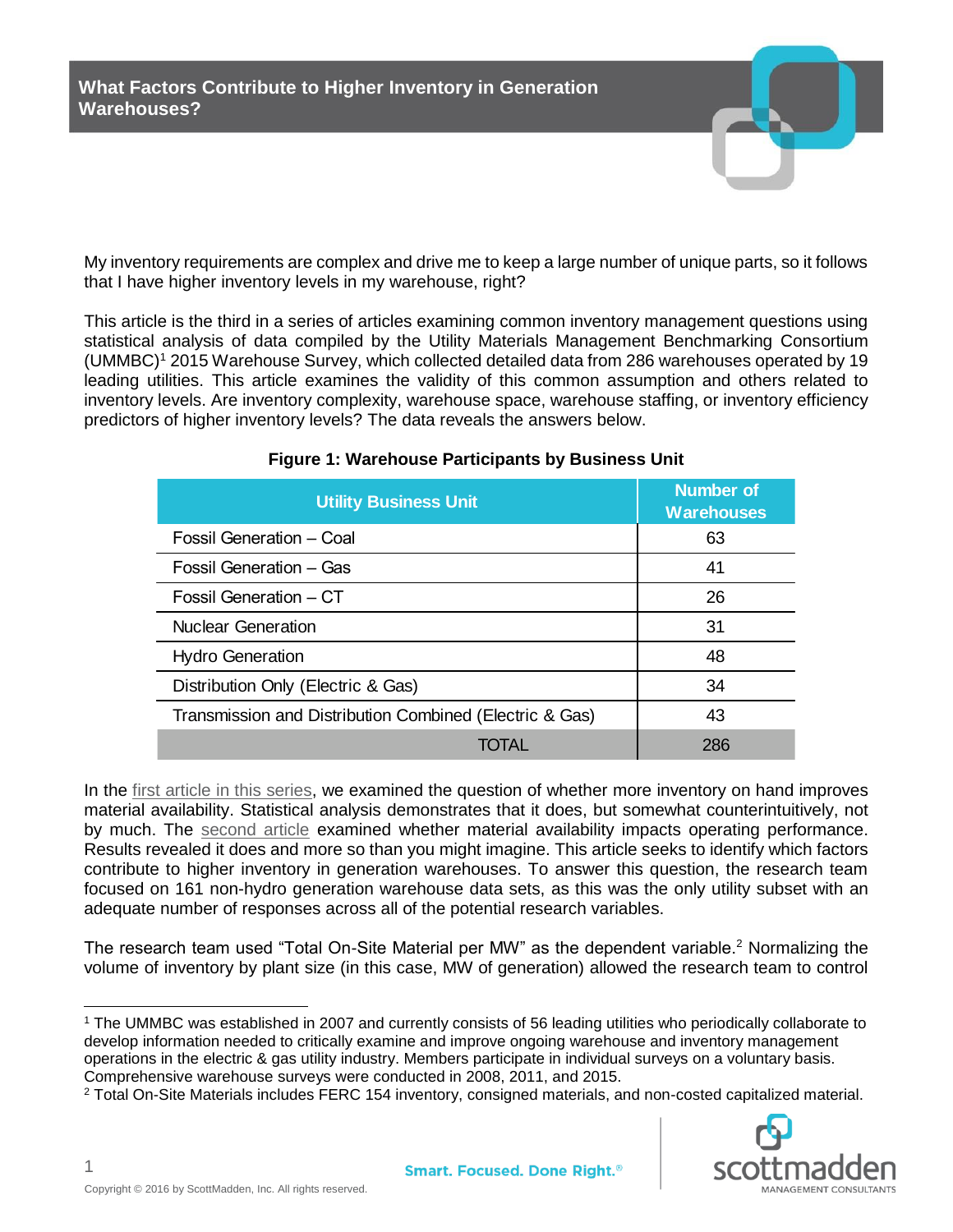for the obvious impact of plant size. The following were selected as independent variables, or potential contributing factors to higher inventory:

- $\blacksquare$  Inventory Complexity Defined as the number of SKUs (unique parts) on site
	- Expected Relationship: POSITIVE higher numbers of SKUs are expected to be associated with higher inventory levels
	- Rationale: Warehouses holding more SKUs generally reflect generating environments with multiple types of generators, each of which requires maintenance parts, increasing the volume of inventory that must be kept on hand
- Warehouse Space Defined as total square feet of covered storage space
	- Expected Relationship: POSITIVE more space is expected to be associated with more inventory
	- Rationale: Plants with more space tend to fill it up. Concerns over inventory levels often begin only when space becomes limited
- Warehouse Staffing Defined as total warehouse staff in full-time equivalents per MW of generation.<sup>3</sup> Staffing was normalized by plant size (using MW of generation)
	- Expected Relationship: NEGATIVE higher staffing levels are expected to be associated with lower inventory levels
	- Rationale: Warehouses with higher staffing should have lower inventory levels since the staff will have more time to aggressively manage the inventory
- **■** Inventory Efficiency Defined as the turnover rate in total on-site material<sup>4</sup>
	- Expected Relationship: NEGATIVE higher turnover rates are expected to be associated with lower inventory levels
	- Rationale: Inventory turnover measures how fast inventory is cycled through the warehouse. Low turnover is generally associated with higher volumes of slow-moving or non-moving inventory which, in turn, indicates the presence of excess or obsolete inventory

# **Correlation Analysis**

The team began by examining the relationship of each independent variable to the dependent variable. The tool used for this purpose was correlation analysis. Correlation is a statistical technique used to measure and describe the *strength* and *direction* of the relationship between two variables. A positive correlation indicates the extent to which those variables increase or decrease in parallel, while a negative correlation indicates the extent to which one variable increases as the other decreases.<sup>5</sup> Correlation

<sup>&</sup>lt;sup>5</sup> In preparing this analysis, the research team used the Pearson product-moment correlation coefficient, which measures the strength of the *linear association* between variables. Line plots were examined in each case to determine if a non-linear relationship might exist.



2

<sup>3</sup> Warehouse staff includes warehouse management, materials management analysts and coordinators, materials management storekeepers, material handlers, materialmen and materials management (tool room personnel), materials quality control, and administrative personnel.

<sup>4</sup> Inventory Turnover Rate is defined as the Total \$ Value of Inventory Issued during the year divided by the Total Value of All Inventory on Site.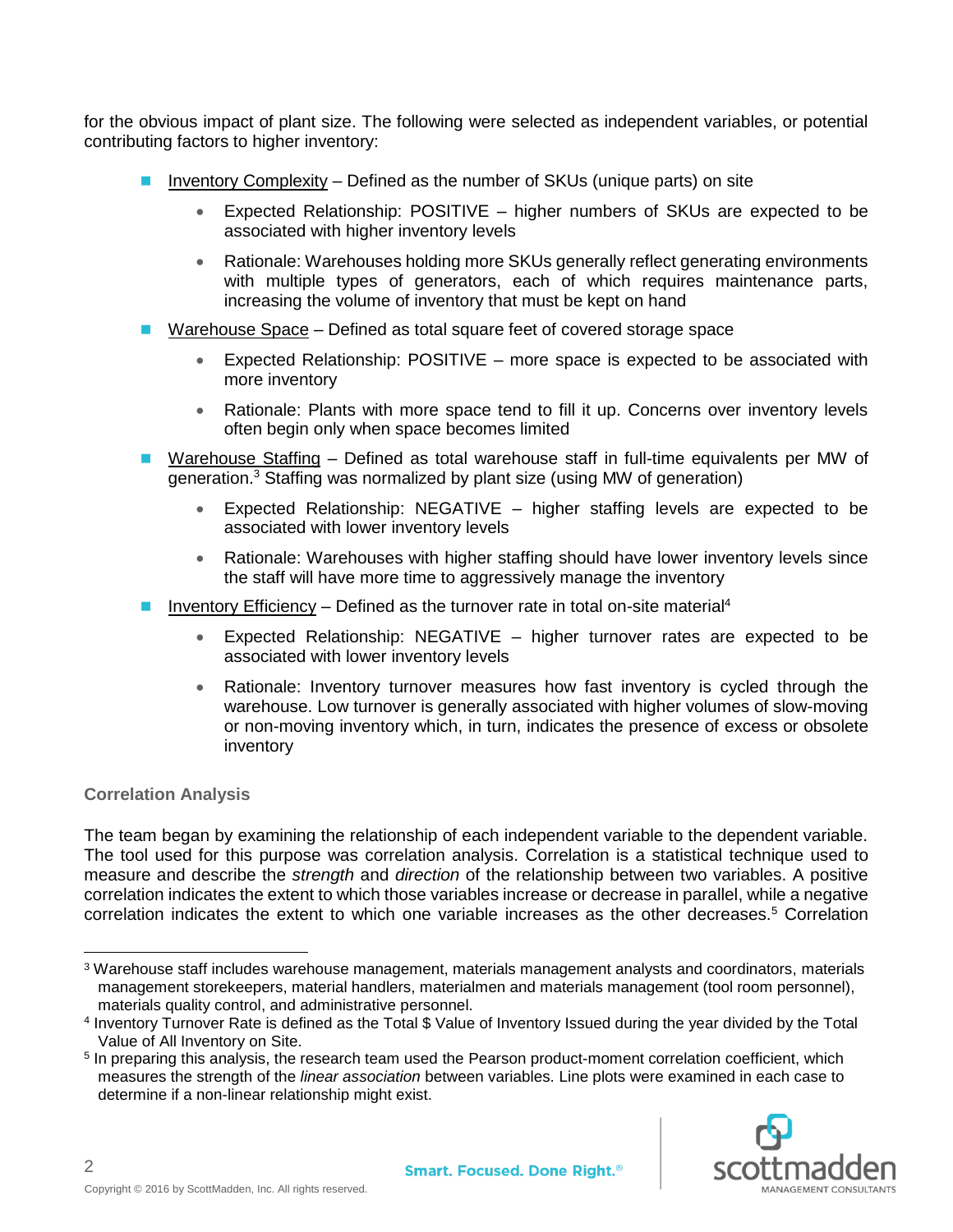coefficients can range from -1.0 to +1.0, depending upon the strength and direction of the relationship. The correlation coefficients for the variables described above are presented in Figure 2.

|                             |                                        | Coal     | <b>Gas</b> | <b>CT</b> | <b>Nuclear</b> | <b>TOTAL</b> |
|-----------------------------|----------------------------------------|----------|------------|-----------|----------------|--------------|
| Number of Warehouses        |                                        | 53       | 23         | 6         | 13             | 86           |
| <b>Variables Examined:</b>  | <b>Expected</b><br><b>Relationship</b> |          |            |           |                |              |
| <b>Inventory Complexity</b> | Positive $(+)$                         | $-0.112$ | 0.295      | 0.239     | 0.735          | 0.765        |
| Warehouse Space             | Positive $(+)$                         | $-0.065$ | 0.366      | 0.228     | 0.436          | 0.414        |
| Warehouse Staffing          | Negative $(-)$                         | 0.581    | 0.663      | 0.823     | 0.079          | 0.369        |
| <b>Inventory Efficiency</b> | Negative $(-)$                         | $-0.151$ | $-0.16$    | 0.192     | $-0.684$       | $-0.17$      |

#### **Figure 2: Correlations Between \$ Value of Total On-Site Material/MW and Selected Warehouse Variables**

Based upon the correlation coefficients for all 86 plants taken together, it appears that the *direction* (+/-) of the expected relationship proved true for the following three relationships:

- More inventory complexity (number of SKUs) is associated with more material per MW
- More warehouse space is associated with more material per MW
- Greater inventory efficiency is associated with less material per MW

However, warehouse staffing was not correlated with inventory levels as we expected. Instead, more warehouse staff appears to be associated with more inventory despite the fact that warehouse staffing levels were normalized for plant size.

The *strength* of the relationship was relatively strong for all variables except inventory efficiency.

# **Multiple Regression Analysis**

Having examined the individual relationship between each of the variables and inventory levels, the research team then attempted to examine the *combined* impact of all five variables working together. The tool used for this purpose was multiple regression analysis.<sup>6</sup> Multiple regression is a statistical technique used to measure the relationship between one dependent variable and several independent variables operating in unison. It attempts to measure the individual impact of each variable after controlling for any correlations between the variables themselves. The results are shown in Figure 3.

 <sup>6</sup> Multiple linear regression (MLR) is a statistical technique that used several explanatory variables to predict the outcome of a response variable. The goal of MLR is to mode the relationship between the explanatory and response variables.

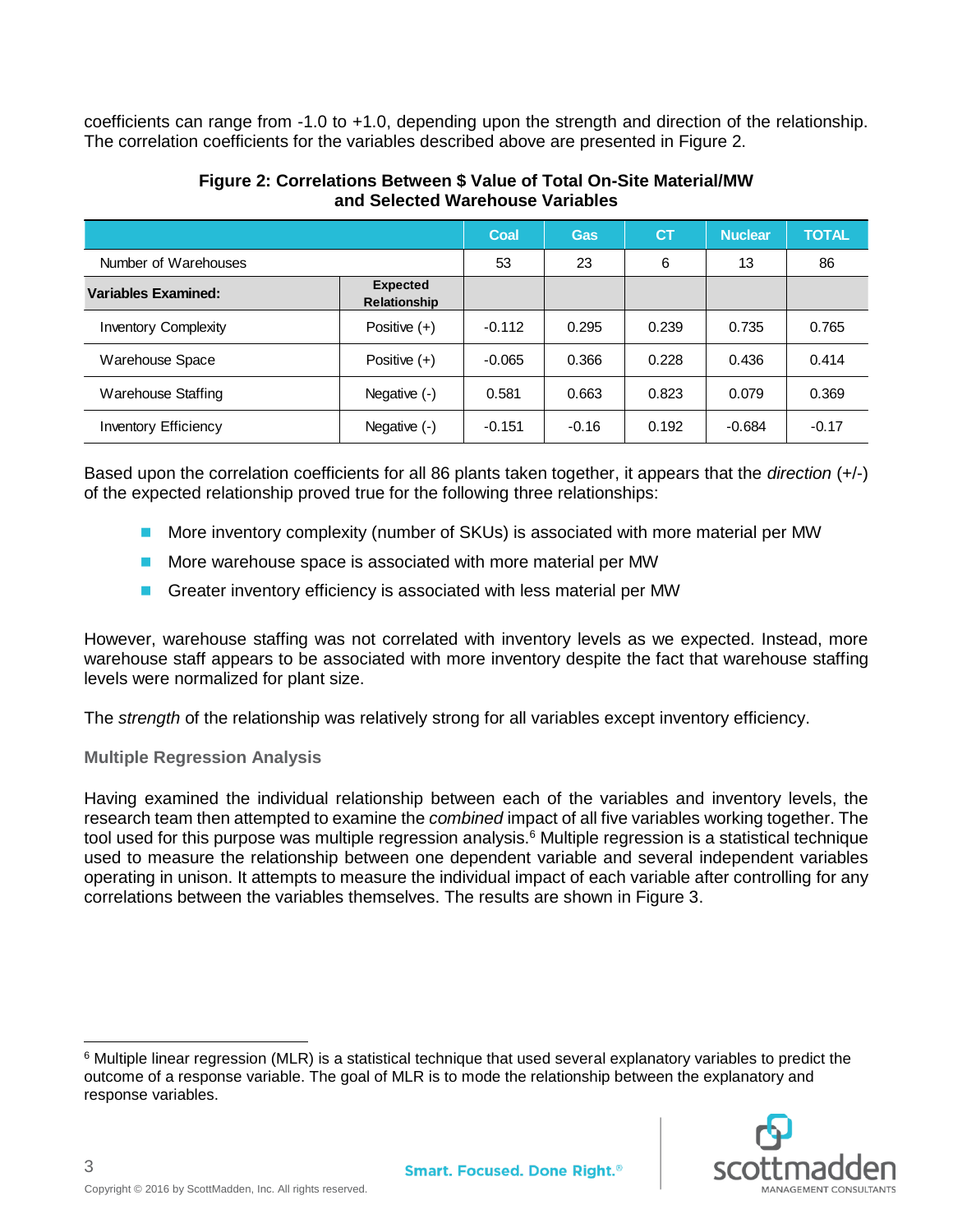| Variable                           | Coal       | Gas         | IСТ         | <b>Nuclear</b> | <b>TOTAL</b> |
|------------------------------------|------------|-------------|-------------|----------------|--------------|
| Number of Cases                    | 53         | 23          | 6           | 13             | 86           |
| R Square                           | 0.358      | 0.493       | 0.831       | 0.651          | 0.709        |
| <b>Adjusted R Square</b>           | 0.304      | 0.380       | 0.154       | 0.476          | 0.694        |
| Y-Axis Intercept                   | 8.447.8    | 4.074.6     | $-6.148.8$  | 21.622.5       | 1,683.1      |
| Reg. Coeff. - Inventory Complexity | $-0.011$   | $-0.388$    | $-2.002$    | 0.301          | 0.403        |
| Reg. Coeff. - Warehouse Space      | 0.028      | 0.209       | 0.599       | 0.017          | 0.031        |
| Reg. Coeff. - Warehouse Staffing   | ,095,519.9 | 1,921,599.0 | 2,618,139.1 | 2,422,751.3    | 1,311,931.6  |
| Reg. Coeff. - Inventory Efficiency | $-1,032.7$ | $-1,295.9$  | 6,580.1     | $-32,378.1$    | $-1,322.9$   |

# **Figure 3: Multiple Regression Results for \$ Value of Total On-Site Material/MW and selected Warehouse Variables**

When viewed as an integrated model, the four variables examined "explain" 69.4% of the variation in the \$ Value of Total On-Site Material/MW based upon the value of the Adjusted R Square.<sup>7</sup> This is a relatively robust model, and for real-world phenomena, which are usually messy, 69.4% is a very strong result. On the flip side, our model still leaves approximately 30% of the variation in material levels unexplained. These unexplained variables likely include: warehouse policies and practices, the sophistication of the inventory management software used, the training and experience of the materials management team, and the company's focus on inventory management in general.

# **Conclusion**

To the best of our knowledge, the analysis described in this article is the first attempt to model quantifiable factors that may contribute to generation inventory levels. The results indicate that the variables examined explain approximately 70% of the variation in inventory levels and that the following relationships hold true:

- Variables Contributing to More On-Site Material/MW
	- Inventory Complexity: More SKUs drive more on-site material/MW (Strong Relationship)
	- Warehouse Space: If you build it, material will fill it (Moderate Relationship)
	- Warehouse Staffing: The more people assigned to the warehouse, the more material/MW you will have (Moderate Relationship)
- Variables Contributing to Less On-Site Material/MW
	- Inventory Efficiency: The better you manage your inventory, the less you will have (Moderately Strong Relationship)

The clear take-away is that simplifying the number of different SKUs and increasing inventory turnover rates contribute to reduced inventory levels. It is less clear as to exactly why more warehouse staff per MW contributes to more material on site per MW since both variables are normalized for plant size. Our working theory, not yet tested by additional research, is that in some cases more staff is correlated with

  $7$  R-square measures the proportion of the variation in the dependent variable (Y) explained by the independent variables (X<sub>n</sub>) for a linear regression model. Adjusted R-square modifies the statistic based upon the number of independent variables in the model, giving a better predictor of true modeling accuracy.